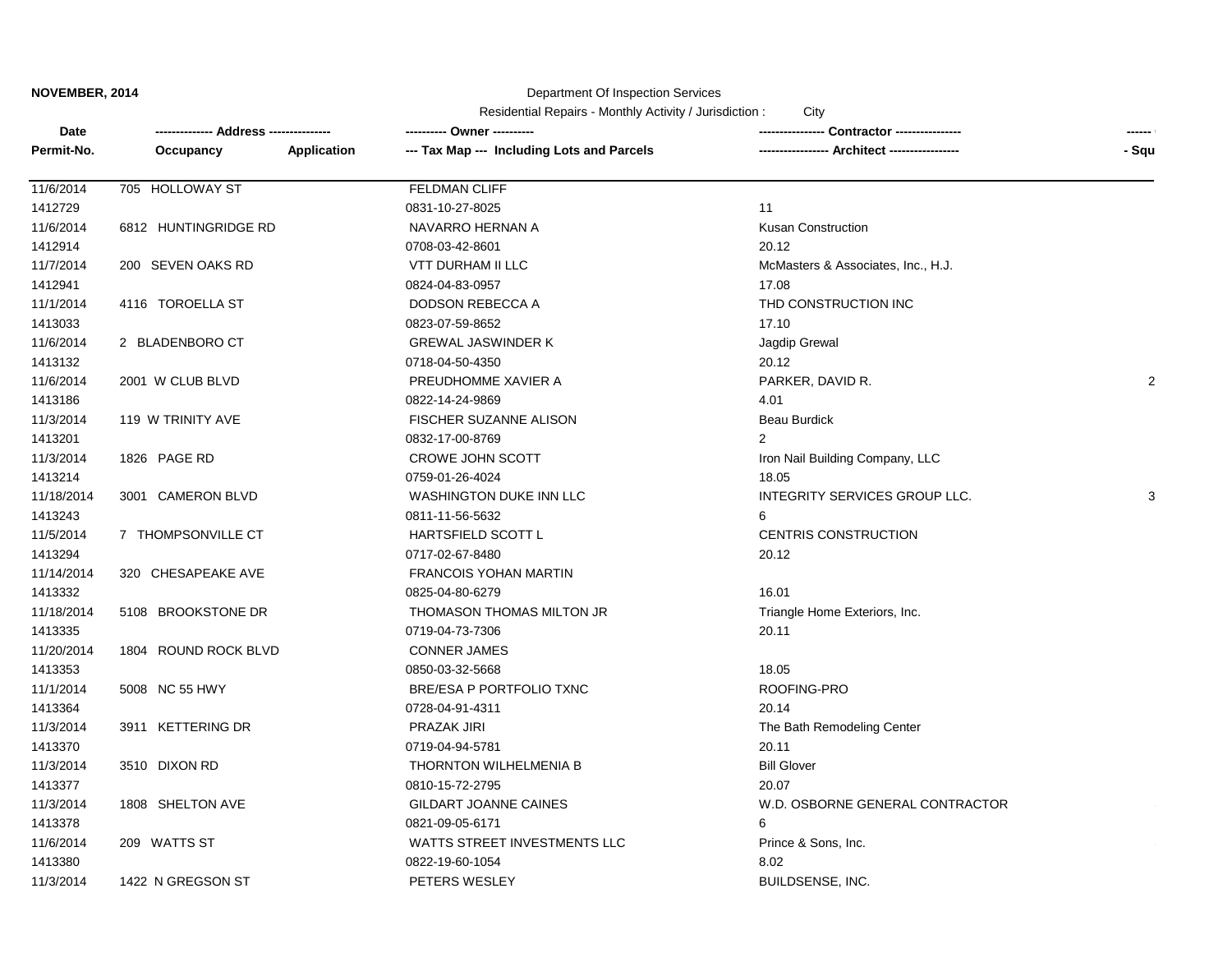## Department Of Inspection Services

| Date       |                      |             | ---------- Owner ----------                |                                                      | ------         |
|------------|----------------------|-------------|--------------------------------------------|------------------------------------------------------|----------------|
| Permit-No. | Occupancy            | Application | --- Tax Map --- Including Lots and Parcels | -- Architect -----------------                       | - Squ          |
| 1413381    |                      |             | 0822-15-74-2925                            | 3.02                                                 |                |
| 11/7/2014  | 1136 SCHOLASTIC CIR  |             | <b>GRAY ANGEL EVON</b>                     | Structurally Speaking, LLC                           |                |
| 1413382    |                      |             | 0717-01-48-0349                            | 20.12                                                |                |
| 11/6/2014  | 1208 RUFFIN ST       |             | <b>WEINBERGER GABRIELE</b>                 | <b>CRABTREE, GAIL</b>                                |                |
| 1413396    |                      |             | 0822-16-83-7175                            | 3.02                                                 |                |
| 11/24/2014 | 105 SHADOW HAWK DR   |             | <b>KAISER STEVEN R</b>                     | Rising Sun Pools, Incorporated                       |                |
| 1413405    |                      |             | 0729-03-14-3822                            | 20.11                                                |                |
| 11/6/2014  | 2502 CASCADILLA ST   |             | KINGDOM PROPERTY SOLUTION INC              | Katz Construction, LLC                               |                |
| 1413418    |                      |             | 0832-10-36-7822                            | 1.01                                                 |                |
| 11/6/2014  | 319 SWIFT CREEK XING |             | TOLL NC LP                                 | ROBIE CLIFTON                                        |                |
| 1413419    |                      |             | 0717-02-75-5288                            | 20.12                                                |                |
| 11/6/2014  | 325 SWIFT CREEK XING |             | TOLL NC LP                                 | ROBIE CLIFTON                                        |                |
| 1413420    |                      |             | 0717-02-75-9239                            | 20.12                                                |                |
| 11/6/2014  | 1013 N BUCHANAN BLVD |             | LITTLE OAKS PROPERTIES LLC                 | <b>SIDNEY KING</b>                                   |                |
| 1413423    |                      |             | 0822-15-54-9019                            | 3.01                                                 |                |
| 11/6/2014  | 921 W MARKHAM AVE    |             | PARK LANE PARTNERS LLC                     | Hetherington, Stephen Michael                        | $\overline{2}$ |
| 1413434    |                      |             | 0822-19-72-3491                            | 3.02                                                 |                |
| 11/6/2014  | 2711 EDMUND ST       |             | J T ENTERPRISE LLC                         | PAUL J. COOK                                         |                |
| 1413436    |                      |             | 0822-13-03-1057                            | 4.02                                                 |                |
| 11/3/2014  | 403 N QUEEN ST       |             | FEE MICHAEL GEORGE                         | Turnlight Partners Ltd.                              |                |
| 1413438    |                      |             | 0831-09-07-9483                            | 11                                                   |                |
| 11/4/2014  | 810 FARGO ST         |             | SHERRILL ROSENA                            | ANDRE ALLEN                                          |                |
| 1413439    |                      |             | 0821-15-73-4623                            | 12.01                                                |                |
| 11/13/2014 | 130 EAST END AVE     |             | ALLEN LOUISE R                             | John Allen                                           |                |
| 1413440    |                      |             | 0841-17-10-9047                            | 18.02                                                |                |
| 11/20/2014 | 4526 HOLLOMAN RD     |             | MASTERS TIMOTHY J                          | GS Green Landscaping                                 |                |
| 1413441    |                      |             | 0759-03-14-6959                            | 18.05                                                |                |
| 11/4/2014  | 5 CHIPPERS WAY       |             | STANCIL PHILIP EARL                        |                                                      |                |
| 1413449    |                      |             | 0813-03-22-4553                            | 17.07                                                |                |
| 11/10/2014 | 1533 HERMITAGE CT    |             | <b>GITTER KENT WYCLIFFE</b>                | Sustainable Building Solutions LLC dba Green Horizon | 2              |
| 1413465    |                      |             | 0821-15-52-3869                            | $\overline{7}$                                       |                |
| 11/25/2014 | 103 CHESTNUT ST      |             | RALPH BULLOCK PROPERTIES LLC               | RALPH BULLOCK PROPERTIES, LLC.                       |                |
| 1413468    |                      |             | 0821-16-83-3851                            | 12.01                                                |                |
| 11/4/2014  | 2 ABINGDON WAY       |             | BRANDENBURG JEFFREY L                      | RAM JACK LLC                                         |                |
| 1413471    |                      |             | 0718-02-57-4535                            | 20.11                                                |                |
| 11/10/2014 | 1110 N BUCHANAN BLVD |             | UPTOWN VENTURES LLC                        |                                                      |                |
| 1413472    |                      |             | 0822-15-64-1649                            | 3.01                                                 |                |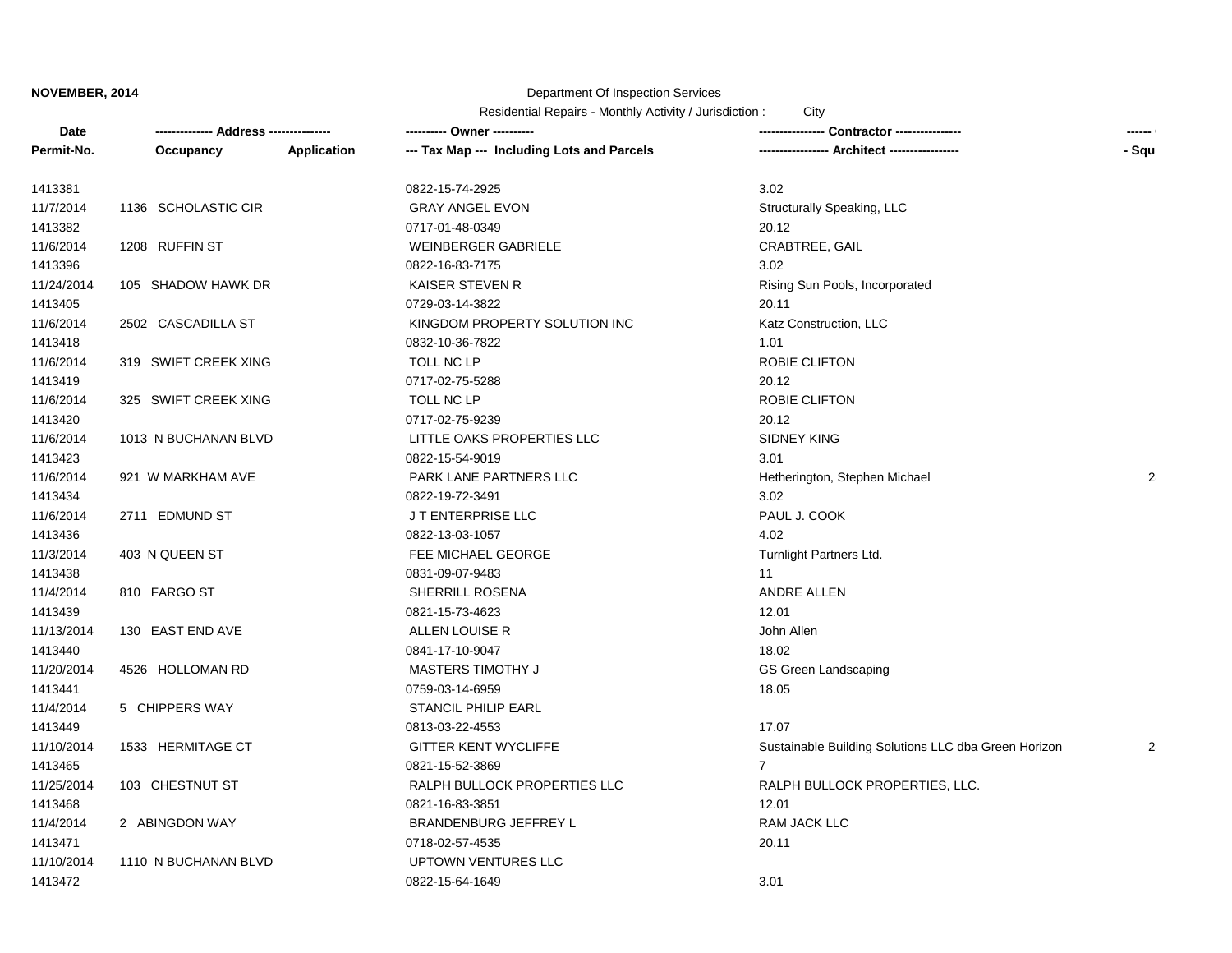# Department Of Inspection Services

| Date       |                        |                    | --------- Owner ---------                  |                                            | ------ |
|------------|------------------------|--------------------|--------------------------------------------|--------------------------------------------|--------|
| Permit-No. | Occupancy              | <b>Application</b> | --- Tax Map --- Including Lots and Parcels |                                            | - Squ  |
| 11/6/2014  | 2400 W KNOX ST         |                    | DIETRICH NANCY SUE                         | A.G. BUILDERS                              |        |
| 1413474    |                        |                    | 0822-13-13-6928                            | 4.02                                       |        |
| 11/14/2014 | 6 E BAYBERRY CT        |                    | <b>HOWE SABINE A</b>                       | NORTH CAROLINA EXTERIORS                   |        |
| 1413475    |                        |                    | 0719-04-50-4185                            | 20.11                                      |        |
| 11/24/2014 | 11 BIRNHAM LN          |                    | NICHOLS WILLIAM G                          | Combs, Kenneth Lee                         |        |
| 1413476    |                        |                    | 0719-02-89-3911                            | 20.07                                      |        |
| 11/17/2014 | 1142 GASTON MANOR DR   |                    | YOUNG LINDA G                              | SIGMON CONSTRUCTION                        |        |
| 1413479    |                        |                    | 0769-03-43-5213                            | 19                                         |        |
| 11/24/2014 | 24 MELSTONE TURN       |                    | <b>HAM EVELYN COUCH</b>                    | THOUGHTFUL CONSTRUCTION, INC.              |        |
| 1413483    |                        |                    | 0810-13-14-0845.012                        | 7                                          |        |
| 11/10/2014 | 126 CHESTNUT ST        |                    | <b>QUINN BENJAMIN M</b>                    | ABSOLUTE CONSTRUCTION GROUP, LLC.          |        |
| 1413484    |                        |                    | 0821-16-83-1925                            | 12.01                                      |        |
| 11/10/2014 | 2616 CHAPEL HILL RD    |                    | OSGOOD CLAIRE ELLIS                        | <b>EVOLUTIONARY DECKING</b>                |        |
| 1413495    |                        |                    | 0811-20-81-9104                            | 6                                          |        |
| 11/6/2014  | 112 HARDEE ST          |                    | ORGANISTA AURELIA SALDANA                  | Jesus Alvarez                              |        |
| 1413499    |                        |                    | 0831-12-95-5686                            | 10.02                                      |        |
| 11/11/2014 | 1307 SOUTH ST          |                    | OWENS ARCENIA WIGGINS                      | <b>ANDRE ALLEN</b>                         |        |
| 1413504    |                        |                    | 0821-20-71-6953                            | 13.01                                      |        |
| 11/4/2014  | 2722 DUKE HOMESTEAD RD |                    | <b>COURCHESNE JUDITH E</b>                 |                                            |        |
| 1413507    |                        |                    | 0823-17-21-0179                            | 17.05                                      |        |
| 11/13/2014 | 3004 UNIVERSITY DR     |                    | <b>HENDERSON MELISSA</b>                   | Johnson, Joseph Lane                       |        |
| 1413509    |                        |                    | 0810-08-87-6754                            | 20.15                                      |        |
| 11/11/2014 | 3421 ANGUS RD          |                    | <b>NEESE LINDSAY</b>                       |                                            |        |
| 1413510    |                        |                    | 0801-04-61-9632                            | 20.17                                      |        |
| 11/7/2014  | 118 CHESTNUT ST        |                    | CALLIS CONTRACTORS INC                     | CALLIS CONTRACTORS, INC.                   |        |
| 1413512    |                        |                    | 0821-16-83-3917                            | 12.01                                      |        |
| 11/11/2014 | 901 ONSLOW ST          |                    | <b>SCHMITZ ROBERT L</b>                    | <b>Phil Phillips</b>                       |        |
| 1413513    |                        |                    | 0822-15-53-1158                            | 3.01                                       |        |
| 11/11/2014 | 2508 HIGHLAND AVE      |                    | SEAGROVES JULIE H                          | Turnlight Partners Ltd.                    |        |
| 1413528    |                        |                    | 0832-09-27-2080                            | 1.01                                       |        |
| 11/13/2014 | 1007 CAMDEN AVE        |                    | CHAPMAN JOYCE CELESTE                      | Marcoplos Construction, T/A Mark Marcoplos |        |
| 1413529    |                        |                    | 0832-14-43-6303                            | $\overline{2}$                             |        |
| 11/13/2014 | 509 CARLTON AVE        |                    | <b>JAKUBIAK MICHAEL</b>                    | THD AT-HOME SERVICES, INC.                 |        |
| 1413530    |                        |                    | 0831-09-17-7396                            | 11                                         |        |
| 11/13/2014 | 5404 MCCORMICK RD      |                    | <b>COVENEY MARIE</b>                       | CHRISTOPHER HOMES, INC.                    |        |
| 1413531    |                        |                    | 0728-03-40-1877                            | 20.13                                      |        |
| 11/13/2014 | 912 FORGE RD           |                    | ALLEN CLARENCE I JR                        |                                            |        |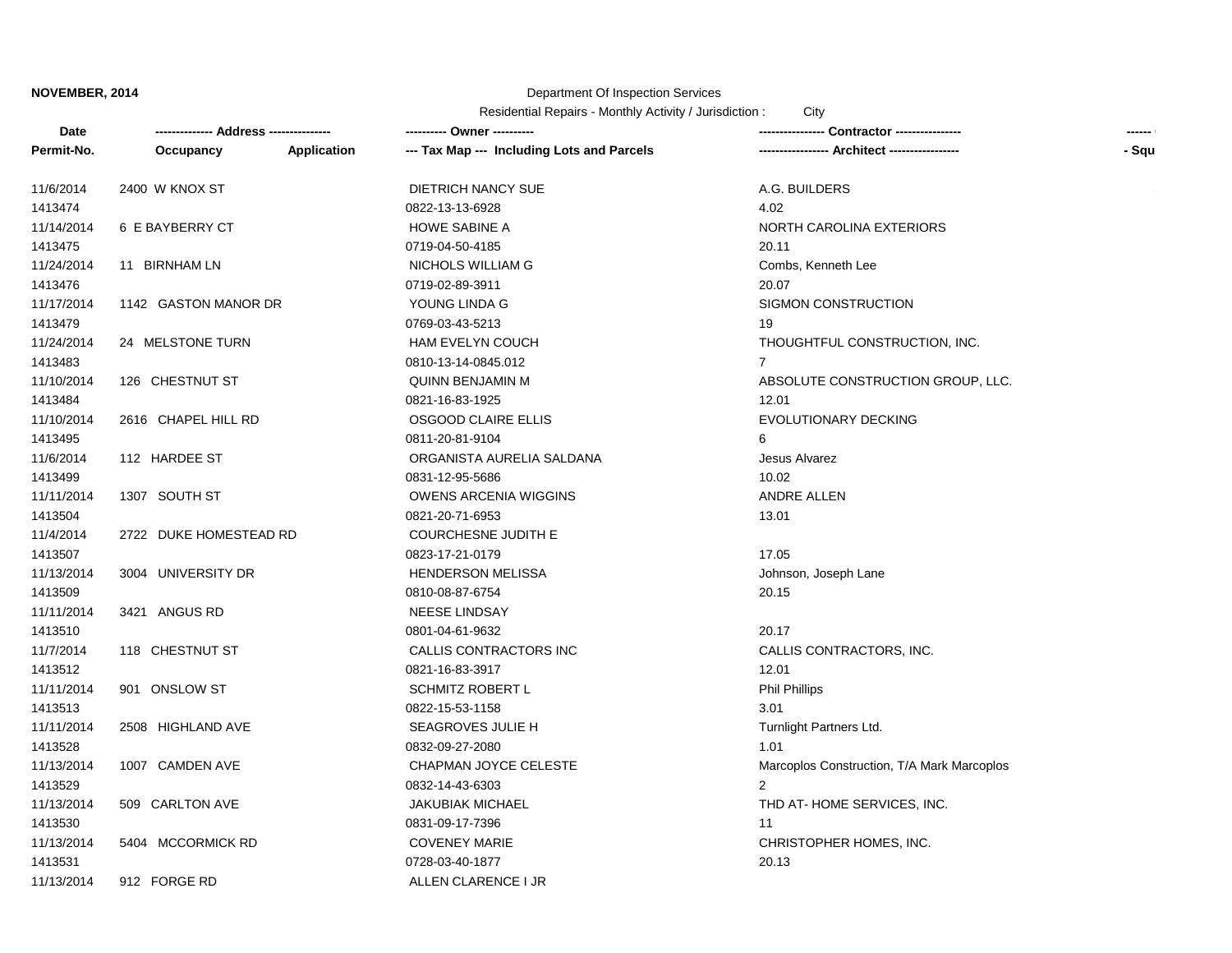# Department Of Inspection Services

| Date       |                          |             | ---------- Owner ----------                | Contractor ---------------- |              |  |
|------------|--------------------------|-------------|--------------------------------------------|-----------------------------|--------------|--|
| Permit-No. | Occupancy                | Application | --- Tax Map --- Including Lots and Parcels | Architect ----------------  | - Squ        |  |
| 1413547    |                          |             | 0728-01-36-4213                            | 20.12                       |              |  |
| 11/14/2014 | 4601 CHICOPEE TRL        |             | LOWRY KELLY A                              | Zurbuch Construction, Inc.  |              |  |
| 1413548    |                          |             | 0709-02-55-3745                            | 20.18                       |              |  |
| 11/24/2014 | 2621 WINTON RD           |             | <b>STINNER CHAD</b>                        | George Barrick              |              |  |
| 1413553    |                          |             | 0810-16-84-6715                            | 20.07                       |              |  |
| 11/17/2014 | 2320 LINDMONT AVE        |             | <b>LOGEMAN BRANDON</b>                     |                             |              |  |
| 1413556    |                          |             | 0842-13-23-2767                            | 18.01                       |              |  |
| 11/14/2014 | 708 WHEAT MILL RD        |             | <b>LLOYD CHARLES</b>                       | SOUTH TOWN CONSULTING       |              |  |
| 1413564    |                          |             | 0834-03-04-5880                            | 17.08                       |              |  |
| 11/14/2014 | 1017 GLORIA AVE          |             | <b>BRADSHER EILEEN SERRANO</b>             | <b>DAVID THAXTON</b>        |              |  |
| 1413565    |                          |             | 0822-19-60-6067                            | 8.02                        |              |  |
| 11/18/2014 | 326 SWIFT CREEK XING     |             | TOLL NC LP                                 | <b>ROBIE CLIFTON</b>        |              |  |
| 1413572    |                          |             | 0717-02-75-9039                            | 20.12                       |              |  |
| 11/18/2014 | 320 SWIFT CREEK XING     |             | TOLL NC LP                                 | <b>ROBIE CLIFTON</b>        |              |  |
| 1413573    |                          |             | 0717-02-75-7029                            | 20.12                       |              |  |
| 11/21/2014 | 3 PARK PL                |             | CELKO JANET G                              | Daniel Wineman              |              |  |
| 1413575    |                          |             | 0814-03-22-7552                            | 17.07                       |              |  |
| 11/20/2014 | 1020 HOMER ST            |             | <b>BERNSTEIN SHAMPA</b>                    | Vann Huff                   |              |  |
| 1413577    |                          |             | 0821-14-42-4997                            | $\overline{7}$              |              |  |
| 11/14/2014 | 207 WINTERBERRY RIDGE DR |             | <b>COOK JUSTIN B</b>                       | RAM JACK LLC                |              |  |
| 1413578    |                          |             | 0718-02-69-0759                            | 20.11                       |              |  |
| 11/20/2014 | 21 TWINLEAF PL           |             | YARBORO DONALD W                           | Tony Adams                  |              |  |
| 1413579    |                          |             | 0813-16-73-7736                            | 17.07                       |              |  |
| 11/20/2014 | 124 MORNINGSIDE DR       |             | KATSIKIS PETER JORDAN                      | <b>GENESIS CONSTRUCTION</b> |              |  |
| 1413586    |                          |             | 0729-03-04-6379                            | 20.11                       |              |  |
| 11/18/2014 | 2301 CHARLOTTE ST        |             | <b>WELLEMEYER DOUGLAS E</b>                |                             |              |  |
| 1413587    |                          |             | 0813-16-94-4013                            | 17.05                       |              |  |
| 11/18/2014 | 6105 SNOWHILL DR         |             | <b>BARNETT BILLY RAY</b>                   | TAYLOR, JAMES A.            |              |  |
| 1413594    |                          |             | 0835-02-77-4978                            | 16.01                       |              |  |
| 11/17/2014 | 105 DUNSTAN AVE          |             | <b>BUMPASS SHEILA</b>                      | No. 1 Home Remodeling       |              |  |
| 1413601    |                          |             | 0821-20-81-2755                            | 13.01                       |              |  |
| 11/20/2014 | 116 E PIEDMONT AVE       |             | DURHAM COMMUNITY LAND TRUSTEES             | Roby, Inc., Andrew          | $\mathbf{1}$ |  |
| 1413616    |                          |             | 0821-16-83-5193                            | 12.01                       |              |  |
| 11/21/2014 | 35 BROOKSIDE PL          |             | FUCHS MADELINE I TRUSTEE                   | SCHREIBER CONSTRUCTION      |              |  |
| 1413623    |                          |             | 0813-03-43-5382                            | 17.07                       |              |  |
| 11/21/2014 | 2025 WOODROW ST          |             | ERTEL LAURA E                              | Combs, Kenneth Lee          |              |  |
| 1413624    |                          |             | 0822-09-25-3597                            | 4.01                        |              |  |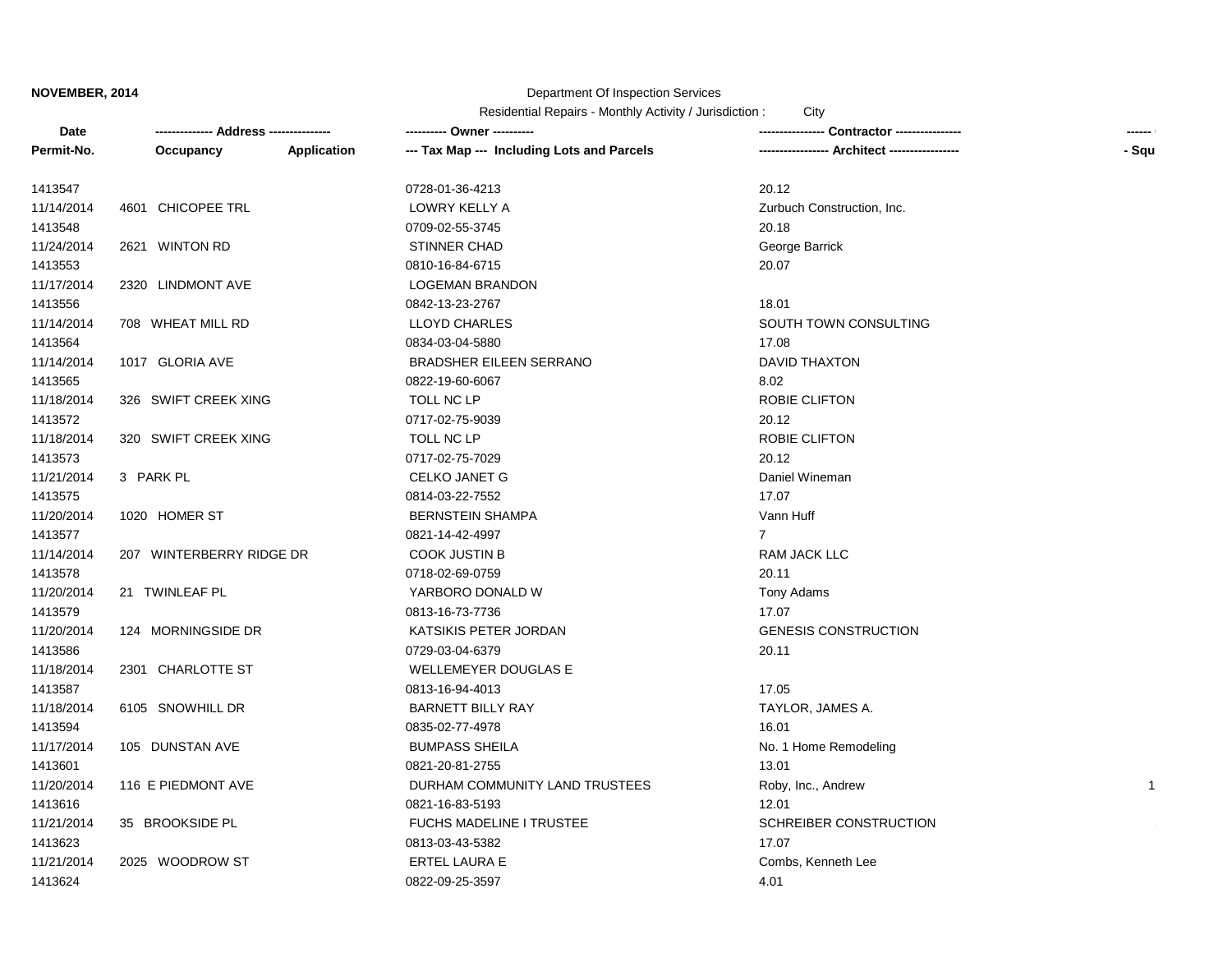# Department Of Inspection Services

| Date       |                     |             | ---------- Owner ----------                | <b>Contractor</b> ----------------       | ------ |
|------------|---------------------|-------------|--------------------------------------------|------------------------------------------|--------|
| Permit-No. | Occupancy           | Application | --- Tax Map --- Including Lots and Parcels | - Architect ----------------             | - Squ  |
| 11/18/2014 | 2107 PERSHING ST    |             | SIMS KAREN P                               | Fails, Dwayne N.                         |        |
| 1413626    |                     |             | 0822-09-16-9312                            | 4.01                                     |        |
| 11/18/2014 | 907 N BUCHANAN BLVD |             | CHAPPEL JAMES                              | Fails, Dwayne N.                         |        |
| 1413627    |                     |             | 0822-15-53-8279                            | 3.01                                     |        |
| 11/18/2014 | 4913 HIGH MEADOW RD |             | LAWSON CHARLIE H                           | Abtak of Durham Inc                      |        |
| 1413628    |                     |             | 0824-02-76-4993                            | 16.01                                    |        |
| 11/24/2014 | 305 HALES WOOD RD   |             | WIEHE IRWIN A                              | KINGSFORD HOME IMPROVEMENT               |        |
| 1413668    |                     |             | 9797-02-98-7533                            | 20.12                                    |        |
| 11/20/2014 | 1906 LEONARD DR     |             | ZLAND COMPANY LLC                          | Barron Company, LLC                      |        |
| 1413672    |                     |             | 0830-04-61-5558                            | 20.14                                    |        |
| 11/20/2014 | 3729 HERMINE ST     |             | <b>BULLOCK ALAN M</b>                      | POWER LIFT FOUNDATION REPAIR - T/A BOLIN |        |
| 1413673    |                     |             | 0823-09-16-2117                            | 17.05                                    |        |
| 11/25/2014 | 2177 CHARLES ST     |             | RTP INTEGRITY GROUP LLC                    | Moore's Construction, LLC                |        |
| 1413705    |                     |             | 0820-10-36-1931                            | 13.04                                    |        |
| 11/24/2014 | 103 CHESTNUT ST     |             | RALPH BULLOCK PROPERTIES LLC               | RALPH BULLOCK PROPERTIES, LLC.           |        |
| 1413732    |                     |             | 0821-16-83-3851                            | 12.01                                    |        |
| 11/25/2014 | 1212 RUFFIN ST      |             | HAGERTY LAURA LYNN                         | ROCHESTER CONTRACTING NETWORK CORP.      |        |
| 1413774    |                     |             | 0822-16-83-7276                            | 3.02                                     |        |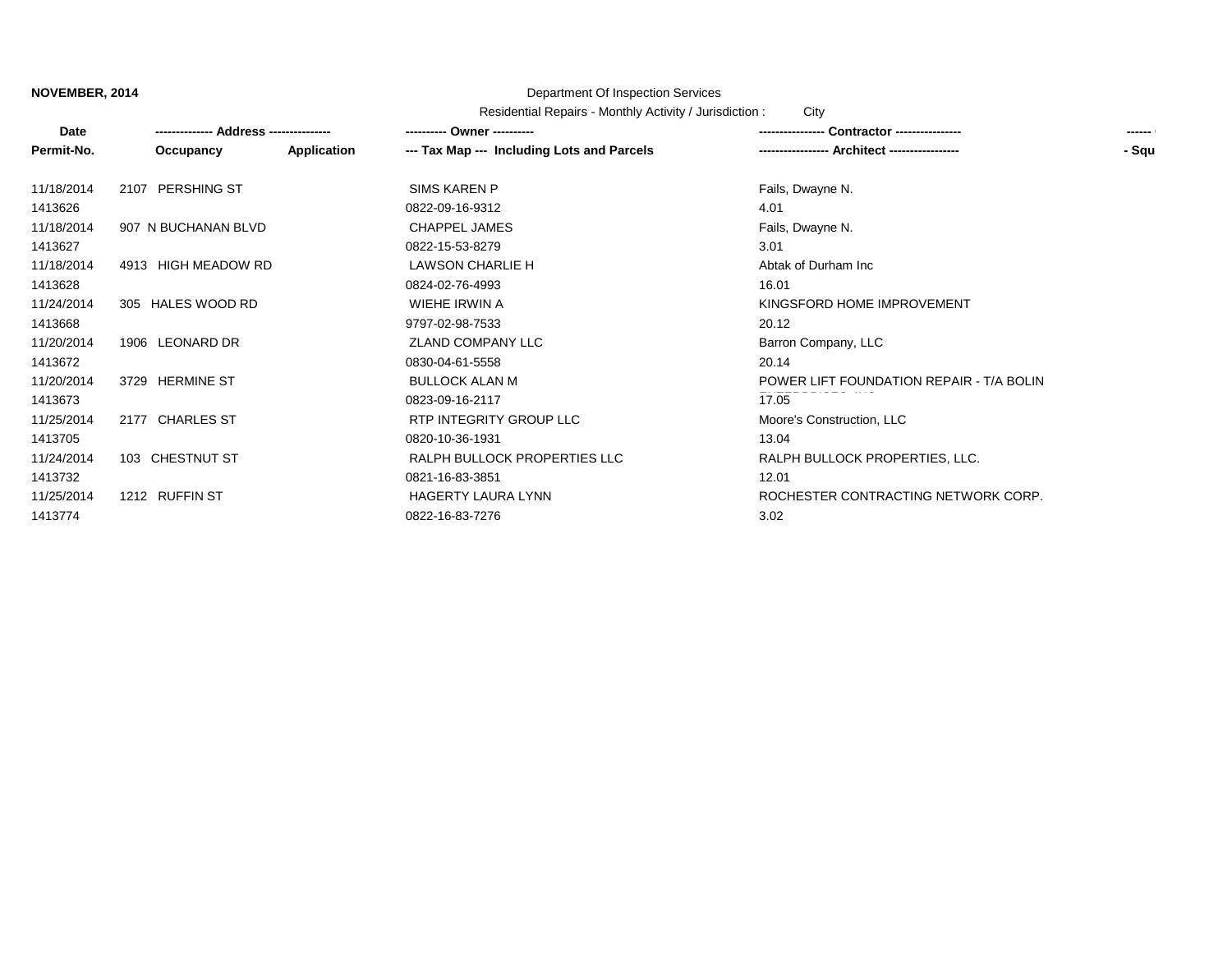| <b>Cost ------</b> |
|--------------------|
| are Feet -         |
| 22,000.00          |
|                    |
| 21,000.00          |
| 28,467.00          |
| 982.00             |
|                    |
| 12,000.00          |
| 80,000.00          |
| 12,900.00          |
|                    |
| 38,000.00          |
| 74,437.00          |
| 9,000.00           |
|                    |
| 3,000.00           |
| 12,241.00          |
| 4,600.00           |
|                    |
| 28,500.00          |
| 25,795.00          |
| 7,816.00           |
|                    |
| 49,000.00          |
| 44,717.88          |
| 13,000.00          |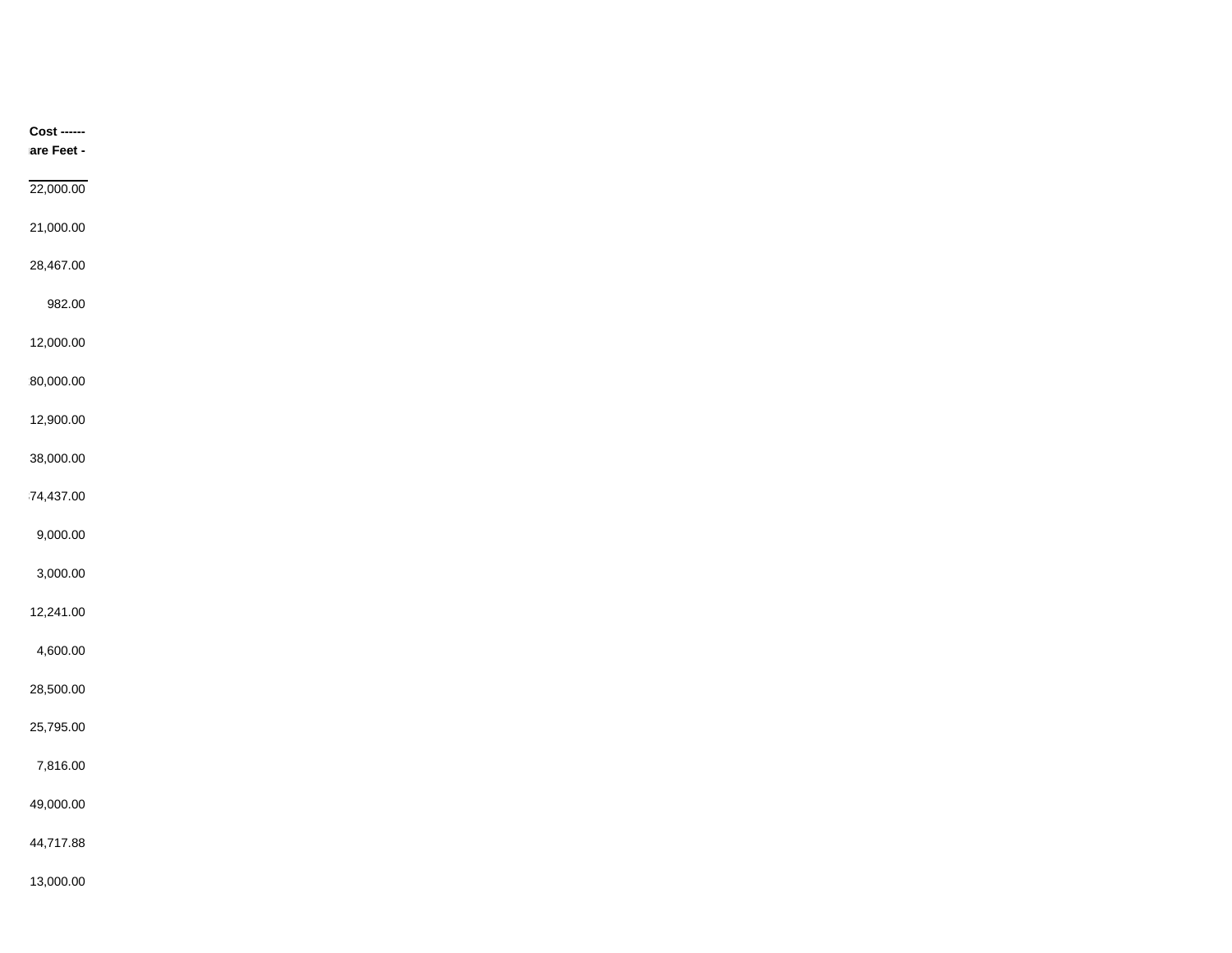| $Cost$ ------<br>are Feet - |  |  |
|-----------------------------|--|--|
| 13,000.00                   |  |  |
| 10,000.00                   |  |  |
| 17,700.00                   |  |  |
| 30,000.00                   |  |  |
| 3,100.00                    |  |  |
| 2,800.00                    |  |  |
| 27,000.00                   |  |  |
| 45,000.00                   |  |  |
| 25,000.00                   |  |  |
| 1,500.00                    |  |  |
| 1,000.00                    |  |  |
| 22,000.00                   |  |  |
| 2,250.00                    |  |  |
| 5,900.00                    |  |  |
| 45,000.00                   |  |  |
| 59,000.00                   |  |  |
| 3,750.00                    |  |  |
| 29,300.00                   |  |  |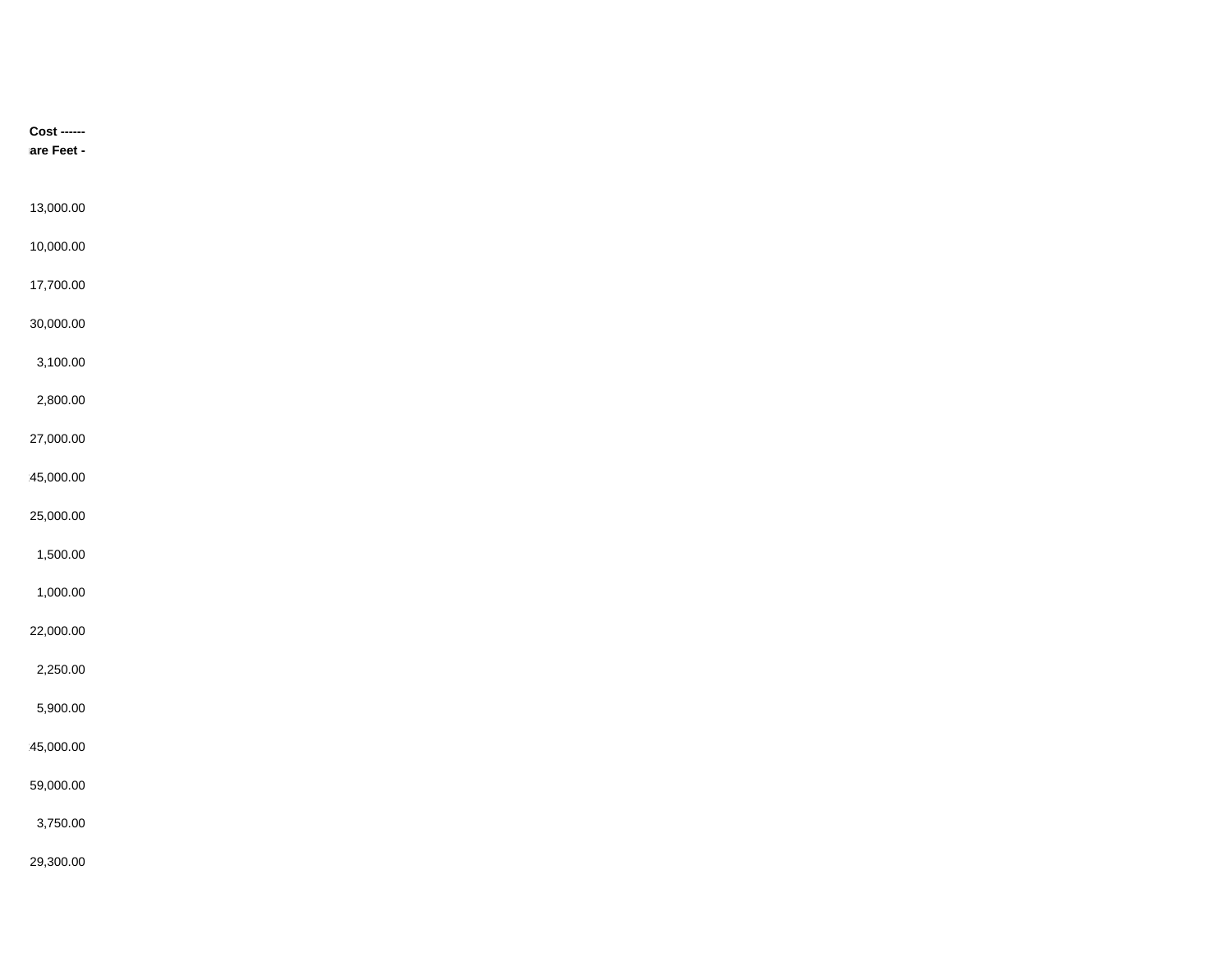| $Cost$ ------<br>are Feet - |  |
|-----------------------------|--|
| 46,649.80                   |  |
| 21,500.00                   |  |
| 94,000.00                   |  |
| 63,500.00                   |  |
| 11,365.00                   |  |
| 75,000.00                   |  |
| 29,775.00                   |  |
| 17,000.00                   |  |
| 1,000.00                    |  |
| 1,000.00                    |  |
| 7,000.00                    |  |
| 1,000.00                    |  |
| 1,000.00                    |  |
| 500.00                      |  |
| 2,500.00                    |  |
| 17,000.00                   |  |
| 586.44                      |  |
| 6,500.00                    |  |
| 4,250.00                    |  |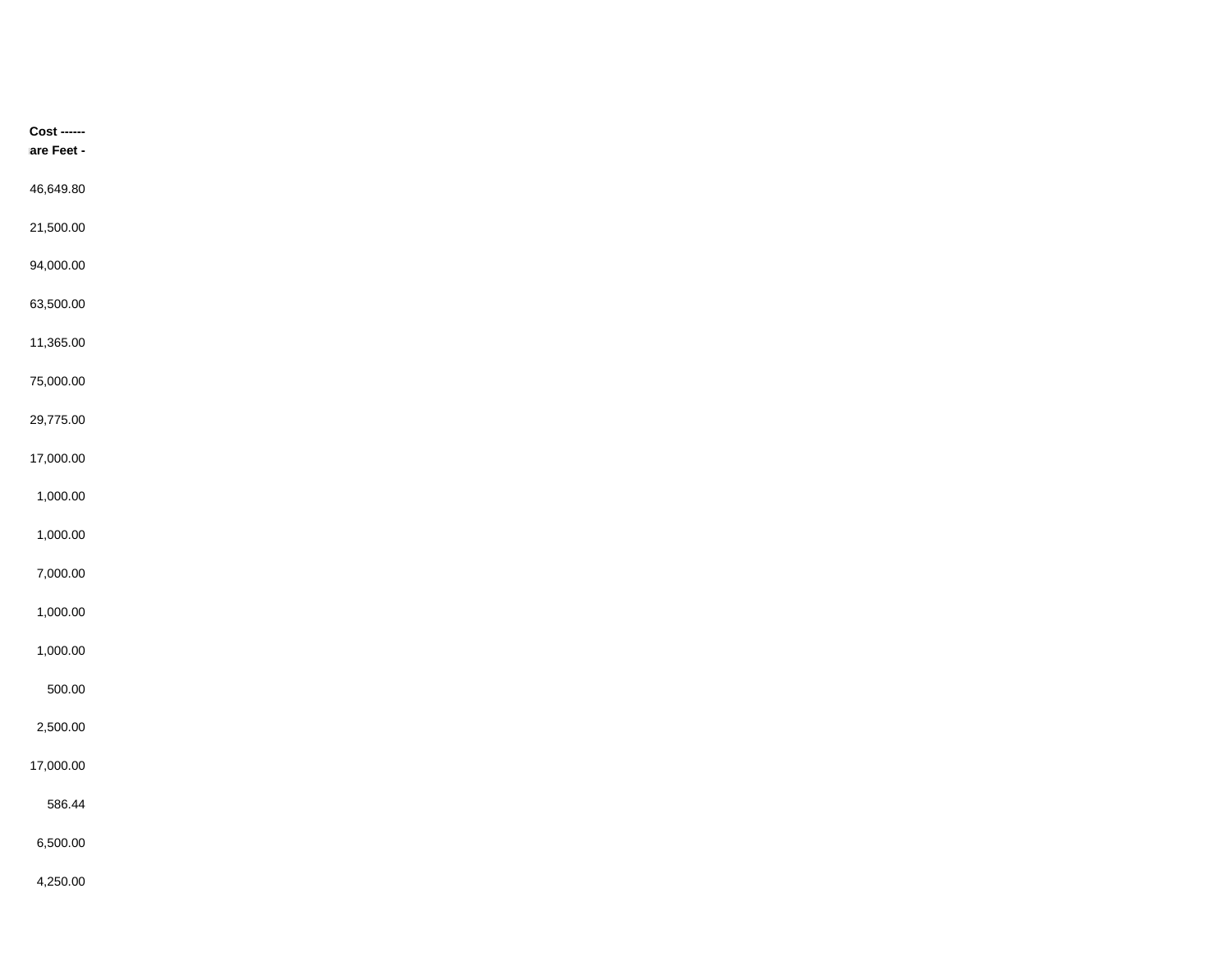| $Cost$ ------<br>are Feet - |  |  |
|-----------------------------|--|--|
|                             |  |  |
| 53,280.00                   |  |  |
| 5,600.00                    |  |  |
|                             |  |  |
| 19,100.00                   |  |  |
| 18,700.00                   |  |  |
| 16,000.00                   |  |  |
| 2,800.00                    |  |  |
| 2,800.00                    |  |  |
| 10,000.00                   |  |  |
| 5,500.00                    |  |  |
|                             |  |  |
| 2,600.00                    |  |  |
| 21,000.00                   |  |  |
| 20,436.00                   |  |  |
| 3,100.00                    |  |  |
| 22,800.00                   |  |  |
| 1,000.00                    |  |  |
|                             |  |  |
| 31,204.00                   |  |  |
| 45,300.00                   |  |  |
| 21,490.00                   |  |  |